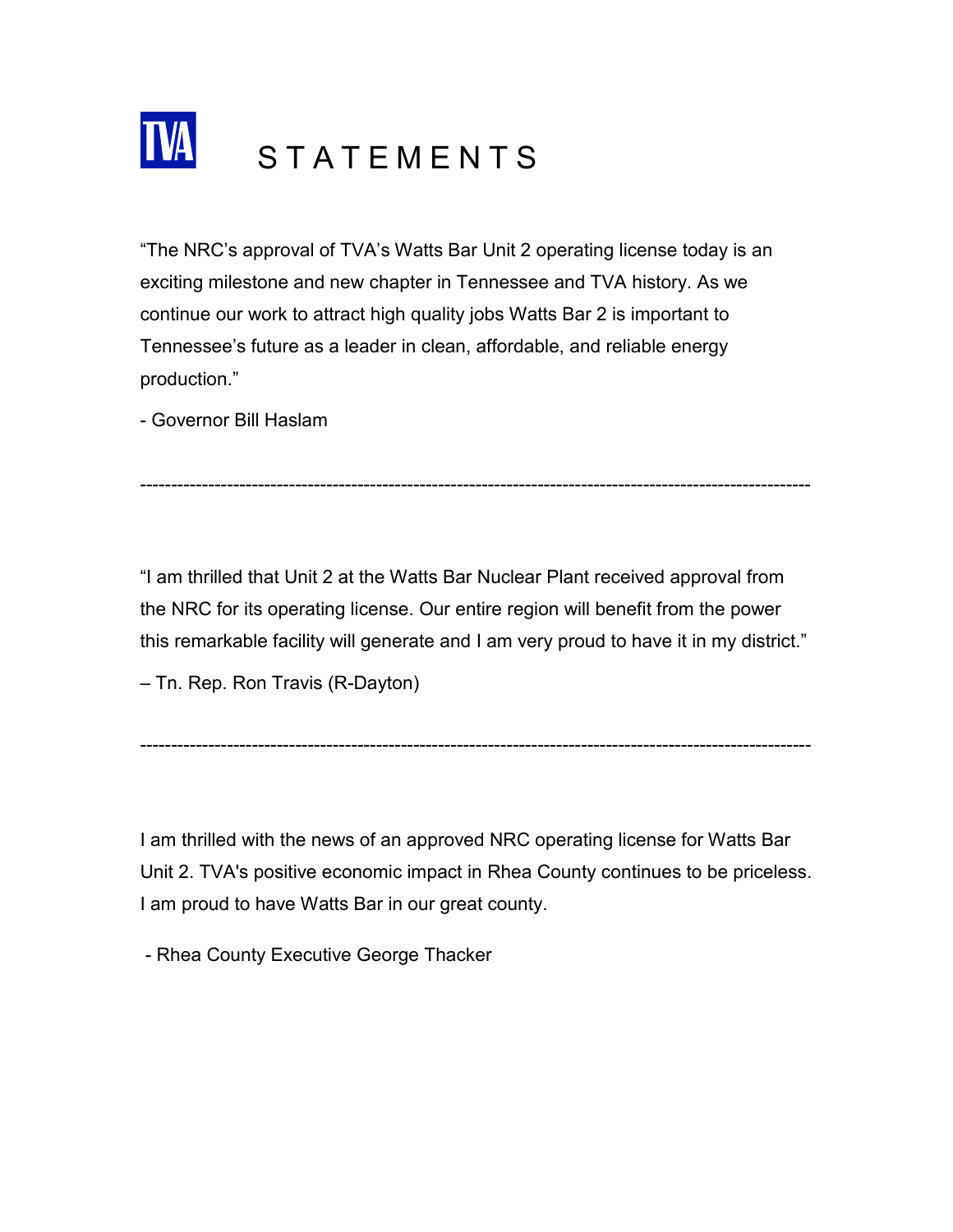

## **STATEMENTS**

I support Watts Bar Unit 2 because of the unit's positive impact on the Tennessee Valley. This nuclear unit has specific emphasis on the environment, economy and fuel diversity. It does all of the good things that we are accustomed to seeing and receiving from TVA.

This unit at Watts Bar just makes good sense for all of the Tennessee Valley!

Joe B. Cade CEO/General Manager 4-County Electric Power Association

---------------------------------------------------------------------------------------------------

On behalf of the Tri-County Electric Board of Directors and executive staff, I want to express my appreciation for our recent tour of Watts Bar Unit 2. Touring the facilities and speaking with the project management team regarding the safety procedures and overall attention to details was an incredible experience.

Watts Bar Unit 2 demonstrates the Tennessee Valley Authority's continued commitment to providing low cost, reliable, environmentally-friendly electricity to the homes and business in the valley.

Sincerely,

*Paul Thompson*

Executive V.P. & General Manager Tri-County Electric